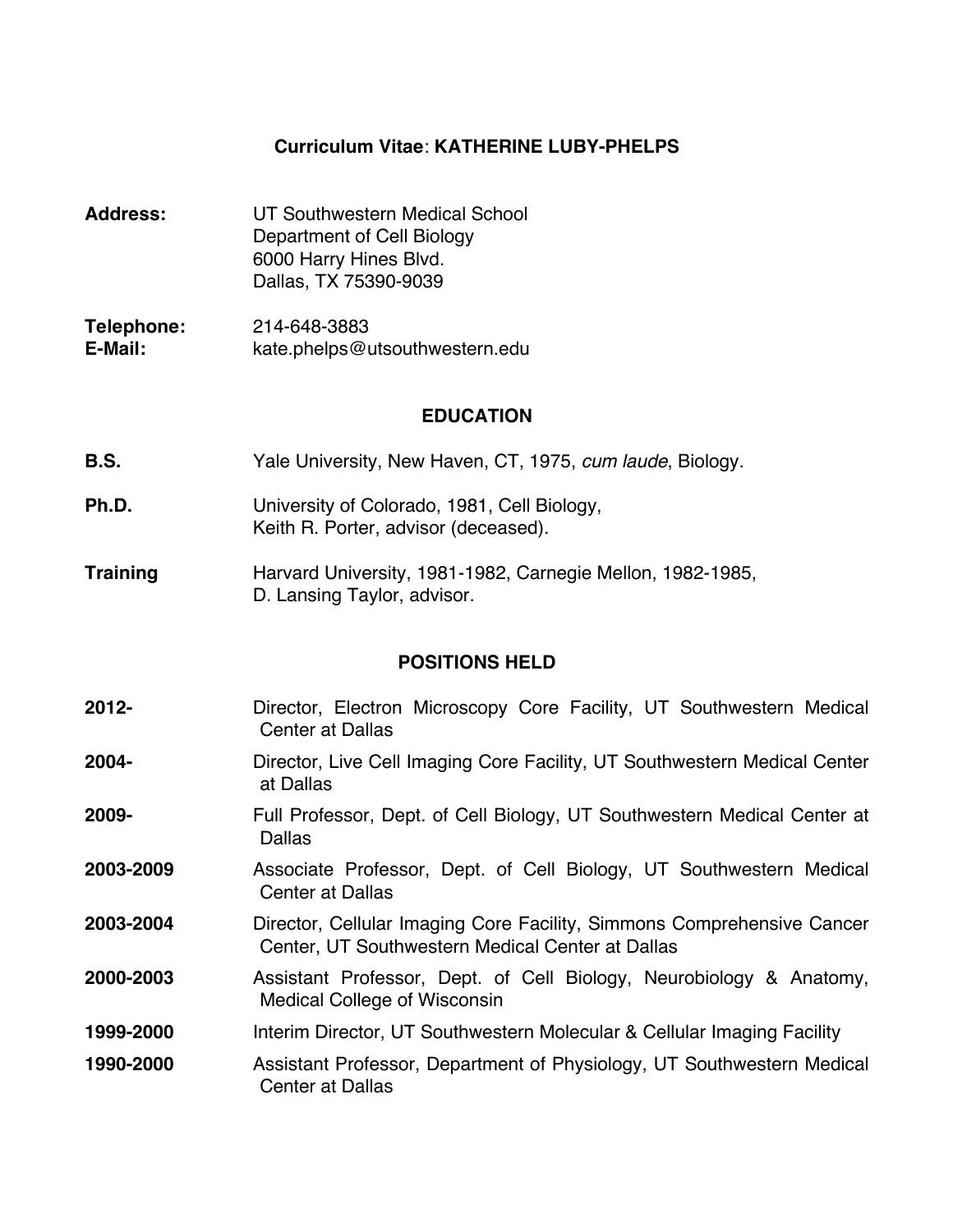- **1990-2000** Director, Physiology Department Imaging Core Facility
- **1986-1990** Senior Research Scientist, Department of Chemistry, Carnegie Mellon **University**

## **TEACHING**

**Graduate Program:** Cell Regulation, current member

**Graduate Courses:** *Optical Microscopy for Biomedical Research*, UT Southwestern, Cell Regulation graduate program, Course director, 2004-present – 50 contact hours including lab

> *Optical Microscopy*, UT Southwestern, Biophysics graduate program course in Spectroscopy, Elliott Ross, director, two lectures and a demonstration, 2006-2013 – 5 contact hours

*Cell Regulation Journal Club:* 2009, 2010

*Cell Biology Methods*, UT Southwestern, MCB graduate Core Course, Kris Kamm/Leon Avery, director, one lecture, 2006-2007

**Medical Courses:** *Physiology:* Neurocytology, Synaptic Transmission, Brain Neurochemistry, UT Southwestern, 1990-2000.

> *Histology:* Epithelia, Histology Lab (Medical College of Wisconsin), 2001- 2003.

**Short Courses:** Faculty, *Optical Microscopy in the Biological Sciences*, UTHSCSA, 2000- 2004.

Director, *Quantitative Light Microscopy*, Nikon Corp,1991-1992.

Faculty**,** *Analytical and Quantitative Light Microscopy*, Woods Hole, MA, 1987-1990.

Faculty**,** *Analytical and Quantitative Light Microscopy*, Mendoza, Argentina, 1990.

# **OTHER PROFESSIONAL ACTIVITIES**

- Editorial Board, *Experimental Biology and Medicine*, 2006-
- External Advisory Board, RCMI, UT San Antonio, 2006-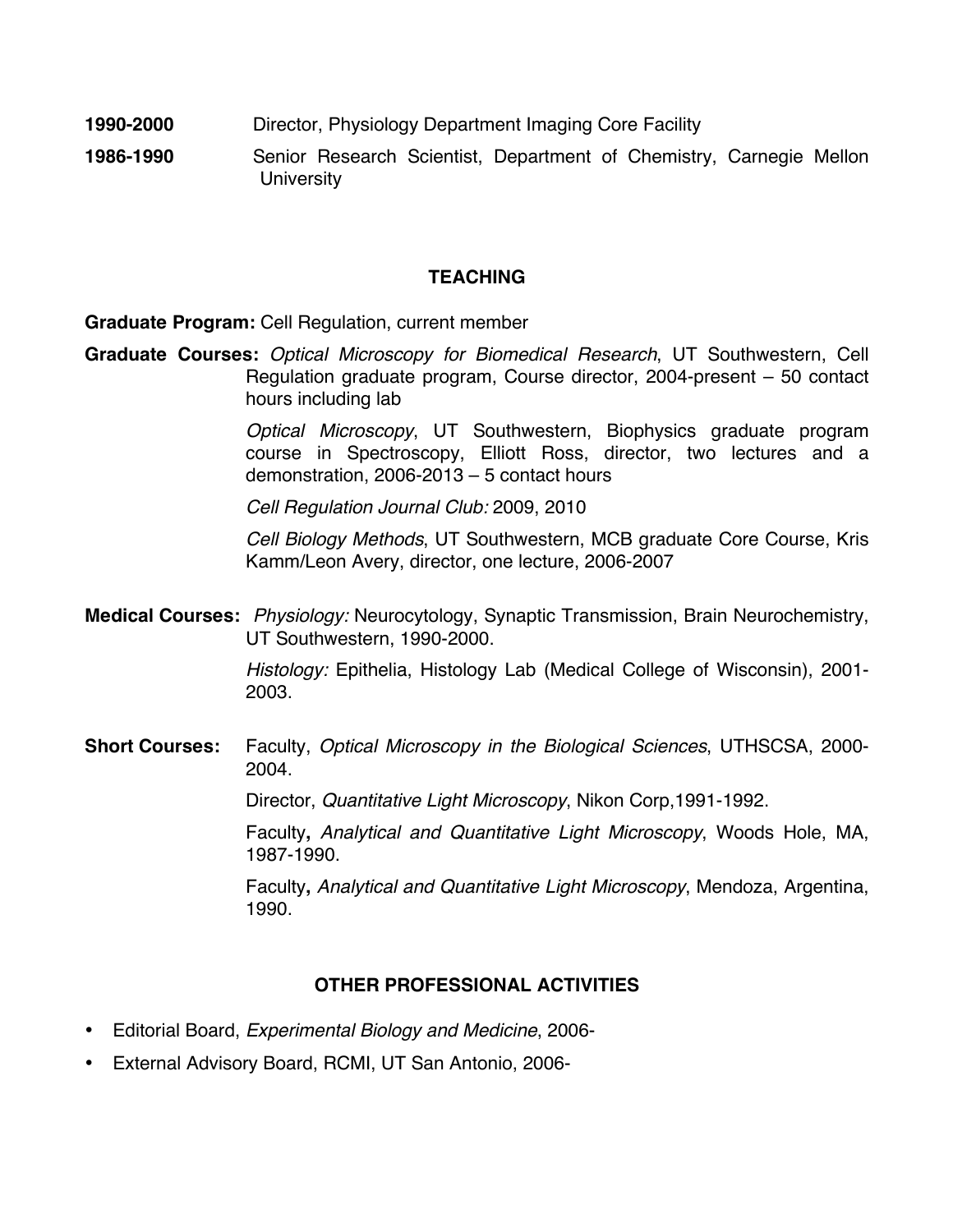- Study section, Shared Instrumentation Program, NIH Division of Research Resources, 2008 to present, *ad hoc*
- Study section, NIH, Microscope Imaging, 2010, *ad hoc*
- Study section, NIH Director's Roadmap Initiatives, Technology Centers for Networks and Pathways (TCNP), 2004.
- Review Panel, National Science Foundation, Bioinstrumentation Program, 1993-1995, 1999.
- *Ad hoc* reviewer of manuscripts for *Nature, Science*, *Journal of Cell Biology*, *Biophysical Journal, J. Biomed. Optics, J. Microscopy, Proc. Nat. Acad. Sci. USA, Trends in Biochemical Sciences, Immunology, J. of Cell Science*, *Cell Motility and the Cytoskeleton*, *Journal of Cellular Physiology*, *J. of General Physiology*, *Experimental Cell Research, PLOS1.*

# **RESEARCH PUBLICATIONS (in chronological order)**

- 1. **Luby, K.J.** and K.R. Porter. (1980). Control of Pigment Migration in Isolated Erythrophores of *Holocentrus ascensionis.* I. Energy requirements. *Cell* 21:13-23.
- 2. **Luby-Phelps, K.J.** and K.R. Porter. (1982). Control of Pigment Migration in Isolated Erythrophores of *Holocentrus ascensionis.* II. The Role of Ca2+. *Cell* 29:441-450. PMID: 6811138
- 3. **Luby-Phelps, K**., P.A. Amato, and D.L. Taylor**.** (1984). Selective Immunocytochemical Detection of Fluorescent Analogs with Antibodies Specific for the Fluorophore. *Cell Motil*  4:137-149. PMID: 6428748
- 4. **Luby-Phelps, K.,** Frederick Lanni, and D.L. Taylor. (1985). The Behavior of a Fluorescent Analog of Calmodulin in Living 3T3 Cells. *J Cell Biol* 101:1245-1257. PMID: 4044638
- 5. **Luby-Phelps, K.**, D.L. Taylor, and F. Lanni. (1986). Probing the Structure of Cytoplasm. *J Cell Biol* 102:2015-2022. PMID: 2423529
- 6. **Luby-Phelps, K.**, Philip E. Castle, D.L. Taylor, and F. Lanni. (1987). Hindered Diffusion of Inert Tracer Particles in the Cytoplasm of 3T3 Cells. *Proc Natl Acad Sci USA* 84:4910- 4913. PMID: 3474634
- 7. **Luby-Phelps, K.** and D.L. Taylor. (1988). Subcellular Compartmentalization by Local Differentiation of Cytoplasmic Structure. *Cell Motil Cytoskel* 10:28-37. PMID: 3180247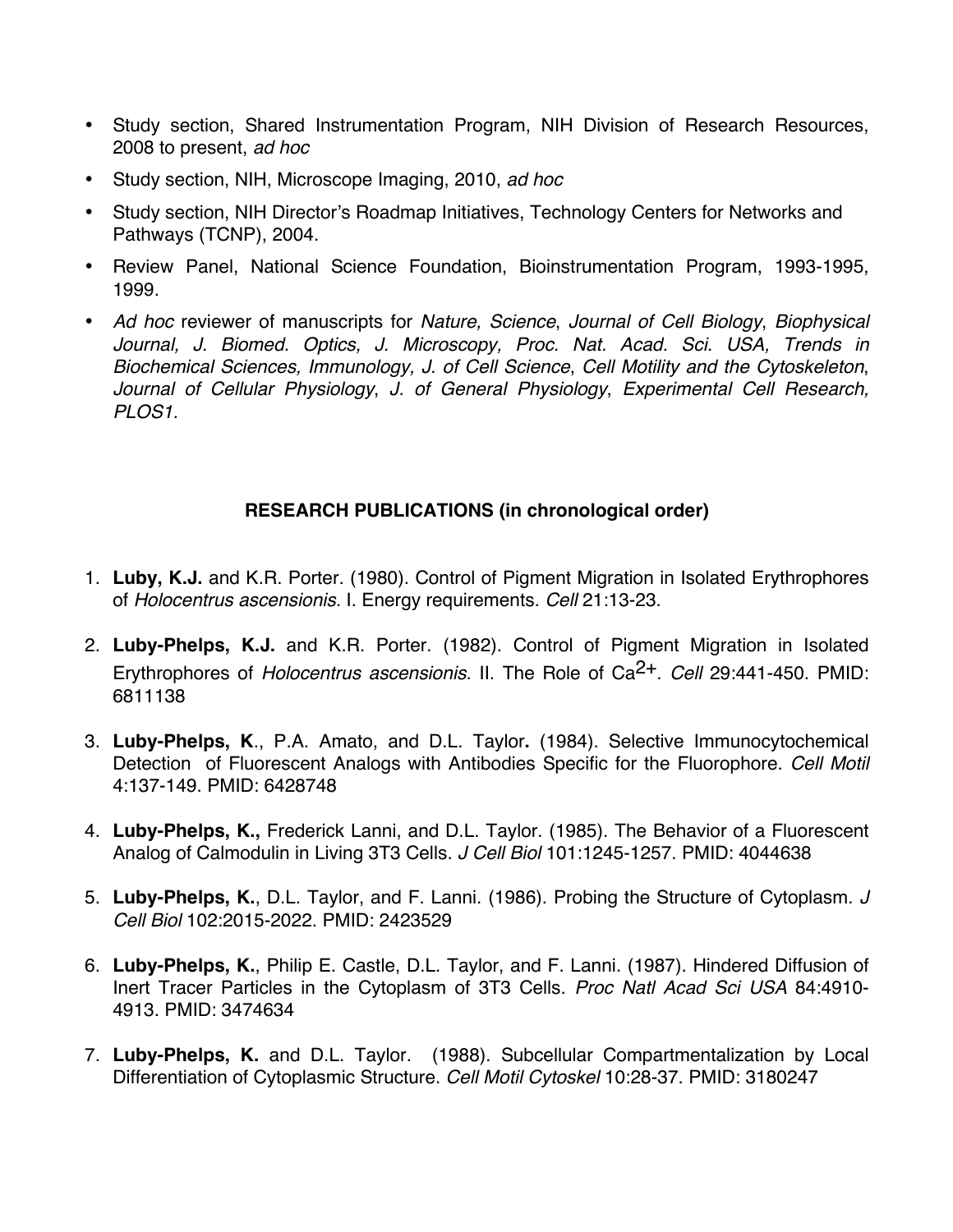- 8. **Luby-Phelps, K.** (1988). Fluorescent Labeling of Polysaccharides. *Meth Cell Biol* 29:59- 73. PMID: 2464120
- 9. Hou, L., **K. Luby-Phelps**, and F. Lanni**.** (1990). Brownian Motion of Inert Tracer Macromolecules in Polymerized and Spontaneously Bundled Mixtures of Actin and Filamin. *J Cell Biol* 110:1645-1654. PMID: 2110570
- 10.Hou, L., F. Lanni, and **K. Luby-Phelps.** (1990). Diffusion of Inert Tracers in F-actin Matrices: Toward a Model for Cytoplasmic Structure. *Biophys J* 58:31-43. PMID: 2116926
- 11.**Luby-Phelps, K.**, S. Mujumdar, R. Mujumdar, L. Ernst, W. Galbraith, and A. Waggoner. (1993). A Novel Fluorescence Ratiometric Method Confirms the Low Solvent Viscosity of the Cytoplasm. *Biophys J* 65:236-242. PMID: 8369435
- 12.Provance, D.W., Jr., A. McDowell, M. Marko, and **K. Luby-Phelps.** (1993). Cytoarchitecture of Size-Excluding Compartments in Living Cells. *J Cell Sci* 106:565-578. PMID: 7980739
- 13.Stauffer, P., H. Zhao, **K. Luby-Phelps,** R.L. Moss, R.A. Star, and S. Muallem. (1993). Gap Junction Communication Modulates [Ca]<sub>i</sub> Oscillations and Enzyme Secretion in Pancreatic Acini. *J Biol Chem* 268:19769-19775. PMID: 8366115
- 14. Tansey, M.G., K. Luby-Phelps, K.E. Kamm, and J.T. Stull. (1994). Ca<sup>2+</sup>-dependent Phosphorylation of Myosin Light Chain Kinase Decreases the  $Ca<sup>2+</sup>$  Sensitivity in Light Chain Phosphorylation within Smooth Muscle Cells. *J Biol Chem.* 269:9912-9920. PMID: 8144585
- 15.**Luby-Phelps, K.**, Hori, M., Phelps, J.M. and Won, D. (1995). Ca2+- regulated Dynamic Compartmentalization of Calmodulin in Living Smooth Muscle Cells. *J. Biol. Chem.* 270: 21532-21538. PMID: 7665565
- 16.Janson, L., K. Ragsdale, and **K. Luby-Phelps.** (1996). Mechanism and size cutoff for steric exclusion from actin-rich cytoplasmic domains. *Biophys. J.* 71:1228-1234. PMID: 8873997
- 17. Jones, J.D. and **K. Luby-Phelps.** (1996). Tracer Diffusion through F-actin: Length and Crosslinking. *Biophys. J.* 71:2742-2750. PMID: 8913611
- 18.Lin, P.-j., **K. Luby-Phelps** and J.T. Stull. (1997). Binding of Myosin Light Chain Kinase to Cellular Actin-Myosin Filaments. *J. Biol. Chem.* 272:7412-7420. PMID: 9054442
- 19. Ragsdale, G.K., J. Phelps and **K. Luby-Phelps.** (1997). Viscoelastic Behavior of Fibroblasts in Response to Tensile Stress. *Biophys. J.* 73:2798-2808. PMID: 9370474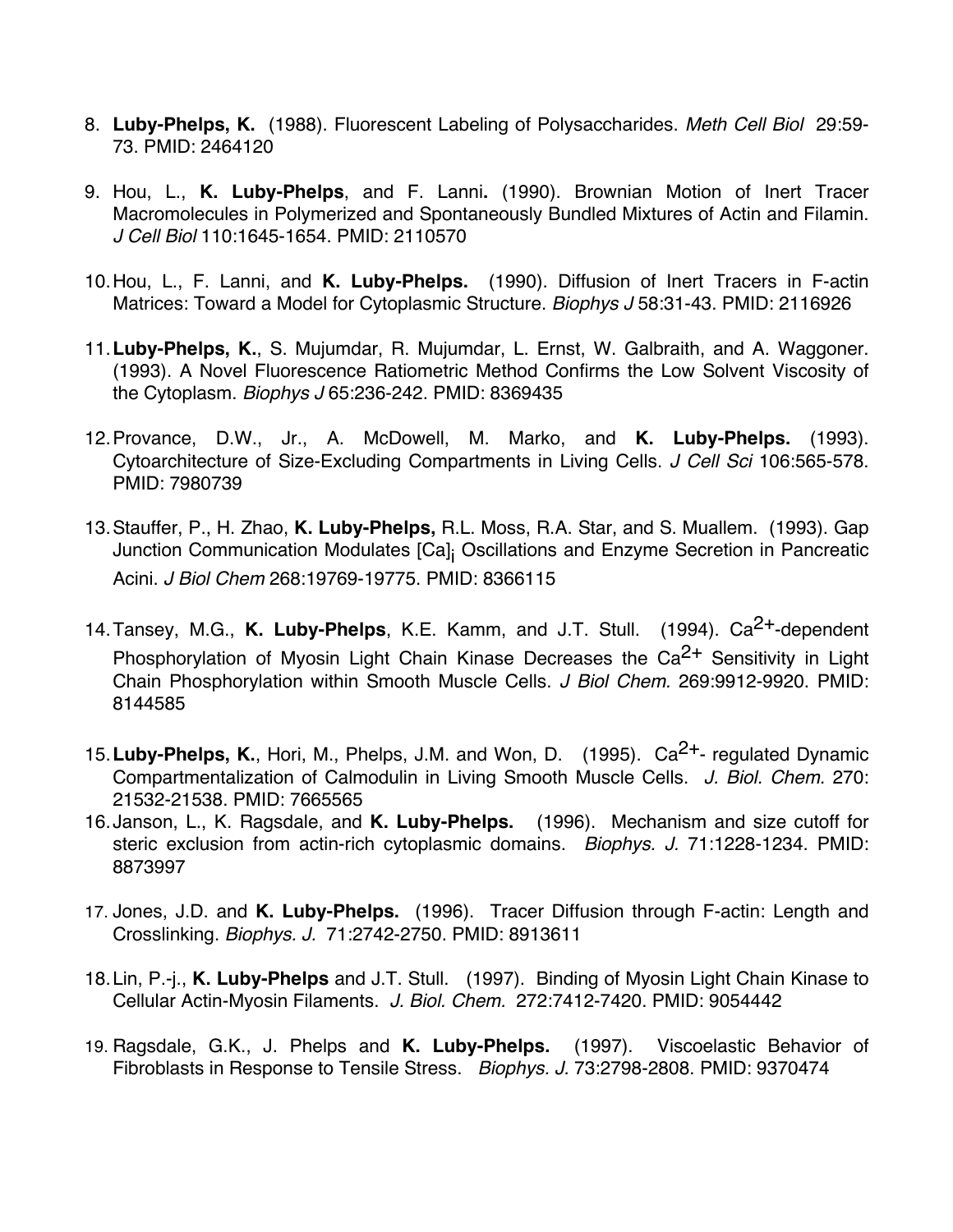- 20.Han, J., **K. Luby-Phelps**, B. Das, X. Shu, Y. Xia, R.D. Mosteller, U.M. Krishna, J.R. Falck, M.A. White and D. Broek. (1997). Substrates and Products of P13-kinase Regulate Vav Activation of Rac-related GTPases. *Science* 279:558-560. PMID: 9438848
- 21. Lin, P-j, **K. Luby-Phelps**, and J.T. Stull. (1999). Properties of Filament-bound Myosin Light Chain Kinase. *J. Biol. Chem.* 274: 5987-5994. PMID: 10026225
- 22. Liao, B., B.M. Paschal and K. Luby-Phelps. (1999). Mechanism of Ca<sup>2+</sup>-dependent Nuclear Accumulation of Calmodulin. *Proc. Nat. Acad. Sci .* 96; 6217-6222 PMID: 10339568
- 23.Rozelle, A., L. M. Machesky, M. Yamamoto, M. H. E. Driessens, R. H. Insall, M. G. Roth, **K. Luby-Phelps**, G. Marriot, A. Hall and H. L. Yin. (2000). Phosphatidyl 4,5 bisphosphate induces the formation of actin comet tails from sphingolipid-cholesterol rich membranes through WASp family proteins and Arp2/3. *Cur. Biol.* 10 :311-20. PMID: 10744973
- 24.Whitehurst, A. W., J. L. Wilsbacher, You, Y., **Luby-Phelps, K.** , Moore, M. S., and M.H. Cobb. (2002). ERK2 enters the nucleus by a carrier-independent mechanism. *Proc Natl Acad Sci U S A* 99: 7496-501. PMID: 12032311
- 25.Mikami A, Tynan S.H., Hama T, **Luby-Phelps K,** Saito T, Crandall J.E., Besharse J.C., and R.B. Vallee. (2002). Molecular structure of cytoplasmic dynein 2 and its distribution in neuronal and ciliated cells. *J Cell Sci* 115:4801-4808. PMID: 12432068
- 26.**Luby-Phelps K**, Ning G, Fogerty J, Besharse J.C.. (2003). Visualization of Identified GFPexpressing Cells by Light and Electron Microscopy. *J Histochem Cytochem* 51:271-274 PMID: 12588954
- 27.Baker, S.A Freeman, K **, Luby-Phelps, K**, Pazour, G.J. and J.C. Besharse. (2003). An Intraflagellar Transport Complex is Conserved in the Sensory Cilia of Photoreceptors. *J. Biol. Chem.* 278: 34211-8. PMID: 12821668
- 28.Lee BH, Min X, Heise CJ, Xu BE, Chen S, Shu H, **Luby-Phelps K**, Goldsmith EJ, Cobb MH. (2004). WNK1 phosphorylates synaptotagmin 2 and modulates its membrane binding. *Mol Cell*. 15:741-51. PMID: 15350218
- 29.Willis, B.C., Liebler, J.M., **Luby-Phelps, K**. Nicholson, A.G., Crandall, E.D., du Bois, R.M. and Borok, Z. (2005) Induction of Epithelial-mesenchymal transition in alveolar epithelial cells by transforming growth factor-beta 1: Potential role in Idiopathic Pulmonary Fibrosis. *Am. J. Physiol.* 166:1321-32 PMID: 15855634
- 30.Sato, K., Yang, X.L., Yudate, T., Chung, J.S., Wu, J., **Luby-Phelps, K**., Kimberly, R.P., Underhill, D., Cruz, P.D., Jr., and Ariizumi, K. (2006). Dectin-2 Is a Pattern Recognition Receptor for Fungi That Couples with the Fc Receptor γ Chain to Induce Innate Immune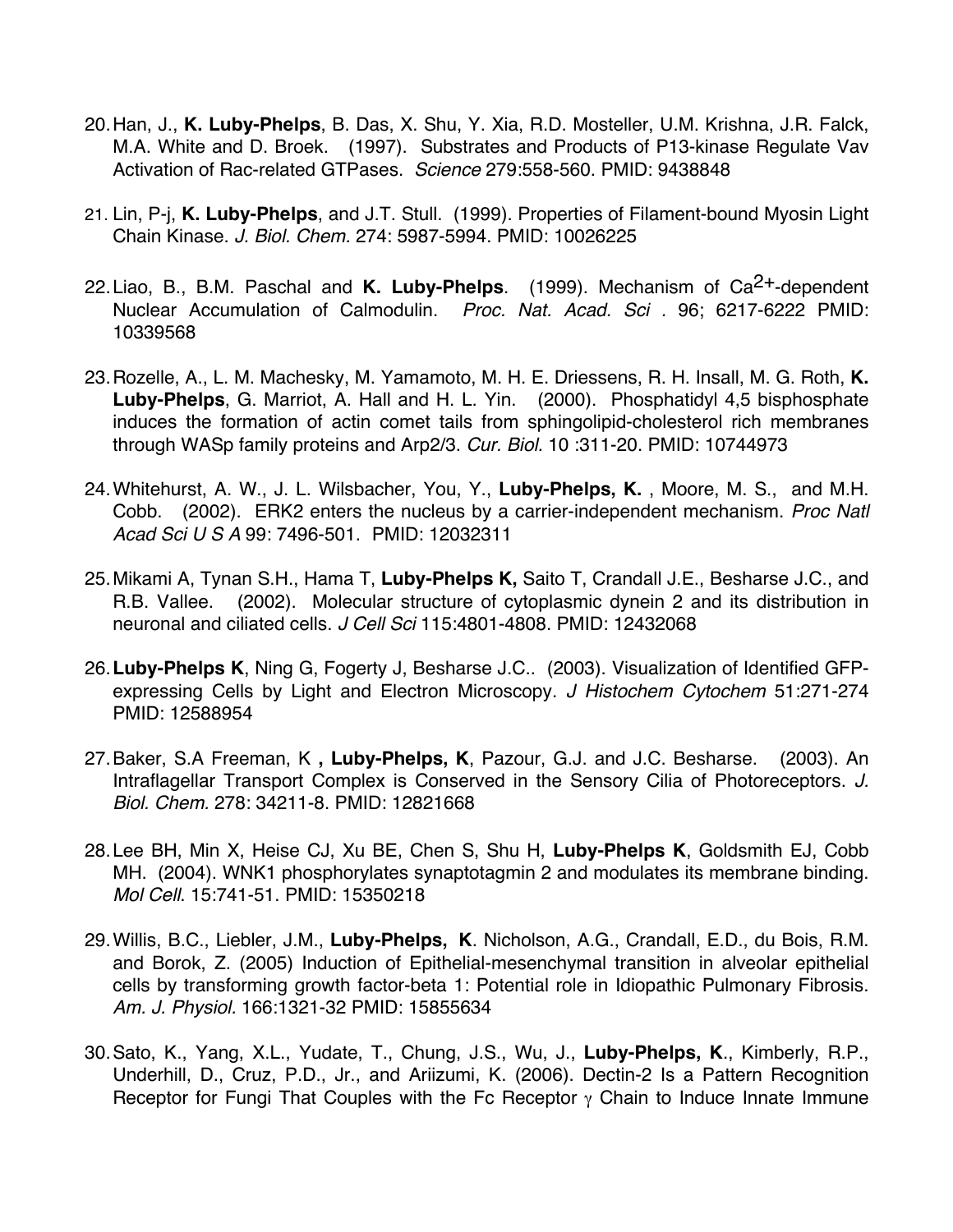Responses. *J Biol Chem* 281: 38854-38866. PMID: 17050534

- 31.Liang, C.L., Wang, T.T., **Luby-Phelps, K.**, and German, D.C. (2006). Mitochondria mass is low in mouse substantia nigra dopamine neurons: Implications for Parkinson's disease. *Exp Neurol.* 203:370-380. PMID: 17010972
- 32.Wen, Q. Gao, J. and **K. Luby-Phelps**, (2006) "Markov chain Monte Carlo data association for protein clusters tracking, *Proceedings of IEEE International Conference on Pattern Recognition (IEEE ICPR)*, (15% oral acceptance rate), vol. 1, pp. 1030-1033, Hong Kong, Aug. 20-24, 2006.
- 33.Wen, Q., Gao, J.,and **Luby-Phelps, K.** (2006). Feature selection, matching, and evaluation for subcellular structure tracking. *Conf Proc IEEE Eng Med Biol Soc* 1: 3013-3016. PMID: 17946154
- 34.Qu, X. Zou, Z., Sun, Q., **Luby-Phelps, K.**, Cheng, P. Hogan, R. N., Gilpin, C. and Levine, B. (2007). Autophagy gene-dependent clearance of apoptotic cells during embryonic development. *Cell* 128: 931-46. PMID: 17350577
- 35.**Luby-Phelps, K.**, J. Fogerty, Baker, S. A., Pazour, G. J., and Besharse, J. C. (2008). Spatial distribution of intraflagellar transport proteins in vertebrate photoreceptors. *Vision Res.*, 48:413-23. PMID: 17931679
- 36.Gopinath, S., Wen, Q., Thakoor, N., **Luby-Phelps, K.** and J. X. Gao. (2008) A statistical approach for intensity loss compensation of confocal microscopy images. *J. Microscopy*. 230: 143-159. PMID: 18387049
- 37.Wen, Q. **Luby-Phelps**, **K.** and J. Gao, (2009)Tracking multiple subcellular structures using a sequential Monte Carlo approach, *International Journal of Data Mining & Bioinformatics*, vol. 3, no. 3,314-342, 2009. PMID: 19623773
- 38.McMahon, KA, Zajicek, H, Li, W-P, Peyton, M, Minna, JD, Hernandez, VJ, **Luby-Phelps, K**, and Anderson, RGW. (2009) SRBC/Cavin-3 is a caveolin adapter protein that regulates caveolae function. *EMBO J.* 28:1001-15. PMID: 19262564
- 39.Halberg, N., Schraw, T.D., Wan, Z.V., Kim, J-Y., Yi, J., Hamilton, M.P., **Luby-Phelps, K.**  and P.E. Scherer. (2009) Systemic Fate of the Adipocyte-Derived Factor Adiponectin. Diabetes. 58: 1961-1970. PMID: 19581422
- 40.Wu, Z., **Luby-Phelps, K**., Bugde, A., Molyneux, LA, Denard, B, Li, W-H., Suel, GM and D.L. Garbers (2009) Capacity for Stochastic Self-renewal and Differentiation in Mammalian Spermatogonial Stem Cells. *J Cell Biol.* 187: 513-24. PMID: 19948499
- 41. Zhou H, **Luby-Phelps K**, Mickey BE, Habib AA, Mason RP, Zhao D. (2009) Dynamic near-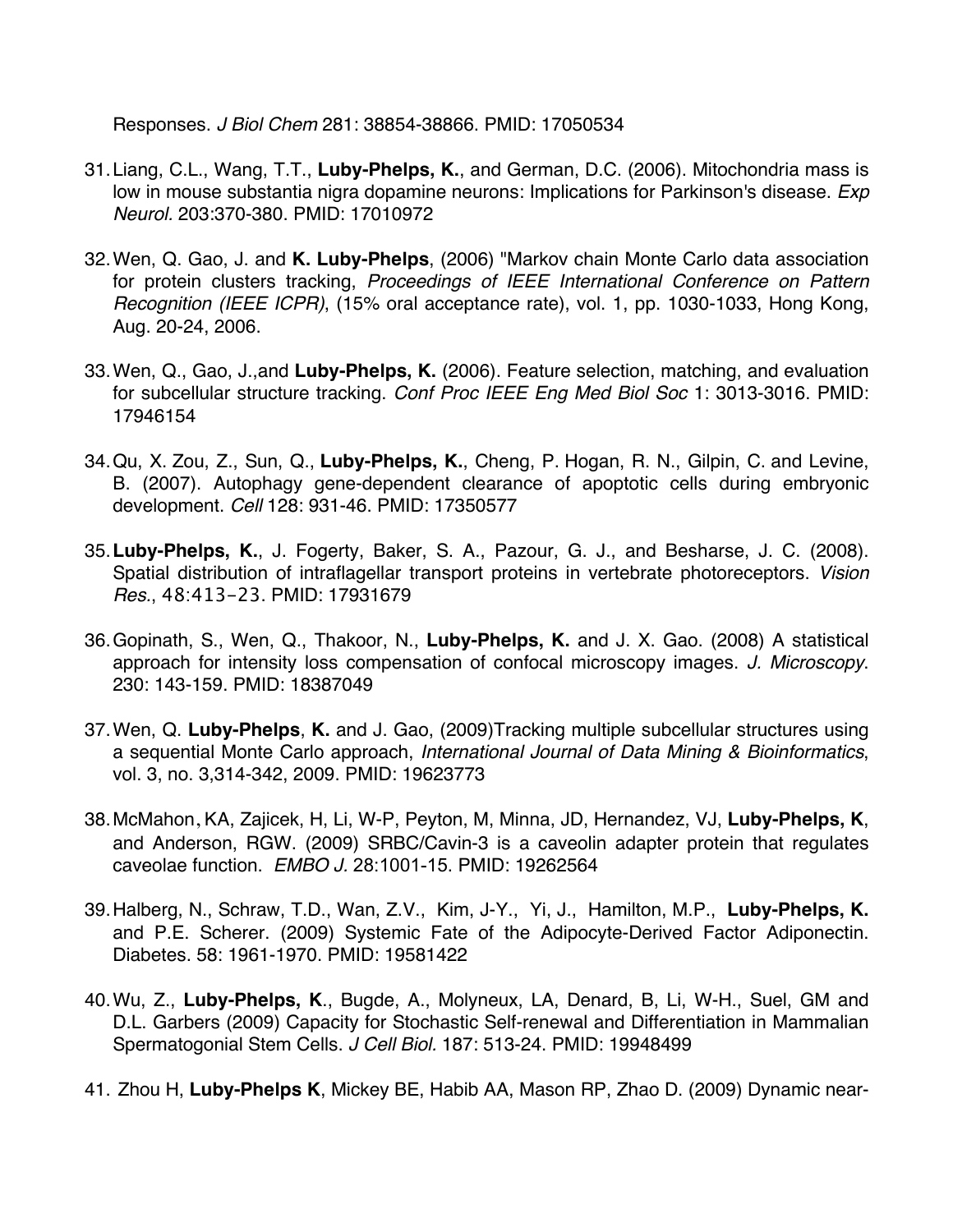infrared optical imaging of 2-deoxyglucose uptake by intracranial glioma of athymic mice. PLoS One. 4:e8051. PMID: 19956682

- 42. Feranchak AP, Lewis MA, Kresge C, Sathe M, Bugde A, **Luby-Phelps K**, Antich PP, Fitz JG. (2010) "Initiation of purinergic signaling by exocytosis of ATP-containing vesicles in liver epithelium." Journal of Biological Chemistry 285:8138-47. PMCID: PMCID: PMC2832965
- 43.Akins, M, **Luby-Phelps, K** and Mahendroo, M (2010) "Second harmonic generation imaging as a potential tool for staging pregnancy and predicting preterm birth." J Biomed. Optics 15(2):026020. PMCID: PMC2874049
- 44.Hartman, IZ, Liu, P, Zehmer JK, **Luby-Phelps, K**, Jo, Y, Anderson, RG, and DeBose-Boyd, RA (2010) "Sterol-induced dislocation of HMG CoA reductase from ER membranes into the cytosol through a subcellular compartment resembling lipid droplets." J. Biol. Chem 285:19288-98. PMCID: PMC2885207
- 45.Wu, M, Smith, CL, Hall, A, Lee, I, **Luby-Phelps, K**, Tallquist, MD (2010) "Epicardial spindle orientation controls cell entry into the myocardium", Dev. Cell 19:114-125. PMCID: PMC2909470
- 46.Tu SW, Bugde A, **Luby-Phelps K**, Cobb MH. (2011) WNK1 is required for mitosis and abscission. Proc. Nat. Acad. Sci. 108: 1385-1390 PMID: 21220314.
- 47.Akins, M. L., **K. Luby-Phelps**, R. A. Bank, and M. Mahendroo (2011) Cervical softening during pregnancy: regulated changes in collagen cross-linking and composition of matricellular proteins in the mouse. *Biol Reprod* **84**:1053-1062.
- 48.Zhou, K., Y. Wang, X. Huang, **K. Luby-Phelps**, B. D. Sumer, and J. Gao (2011) Tunable, Ultrasensitive pH-Responsive Nanoparticles Targeting Specific Endocytic Organelles in Living Cells. *Angewandte Chemie International Edition*: epub, Apr 14.
- 49.Orvedahl, A, Sumpter, R, Xiao, G, Ng, A, Zou, Z, Tang, Y, Narimatsu, M, Gilpin, C, Sun, Q, Roth, M, Forst, CV, Wrana,JL, Zhang, YE, **Luby-Phelps, K**, Xavier,R, Xie, Y, and Levine, B. Image-Based Genome-Wide siRNA Screen Identifies Host Factors Involved in Selective Autophagy. *Nature* (epub: 23 October 2011).
- 50.Mundy, DI Li, WP, **Luby-Phelps, K** and Anderson, R.G.W. (2012) Caveolin Targeting to Late Endosome/Lysosomal Membranes is Induced by Perturbations of Lysosomal pH and Cholesterol Content. *Mol. Biol. Cell* 23(5):864-80.
- 51. Zhang, Y., Akins, ML, Murari K, Xi, J, Li, M-J, **Luby-Phelps, K**, Mahendroo, M, and Li, X (2012) A compact fiber-optic SHG scanning endomicroscope and its application to visualize cervical remodeling during pregnancy. *Proc. Nat. Acad. Sci.*,109: 12878-83.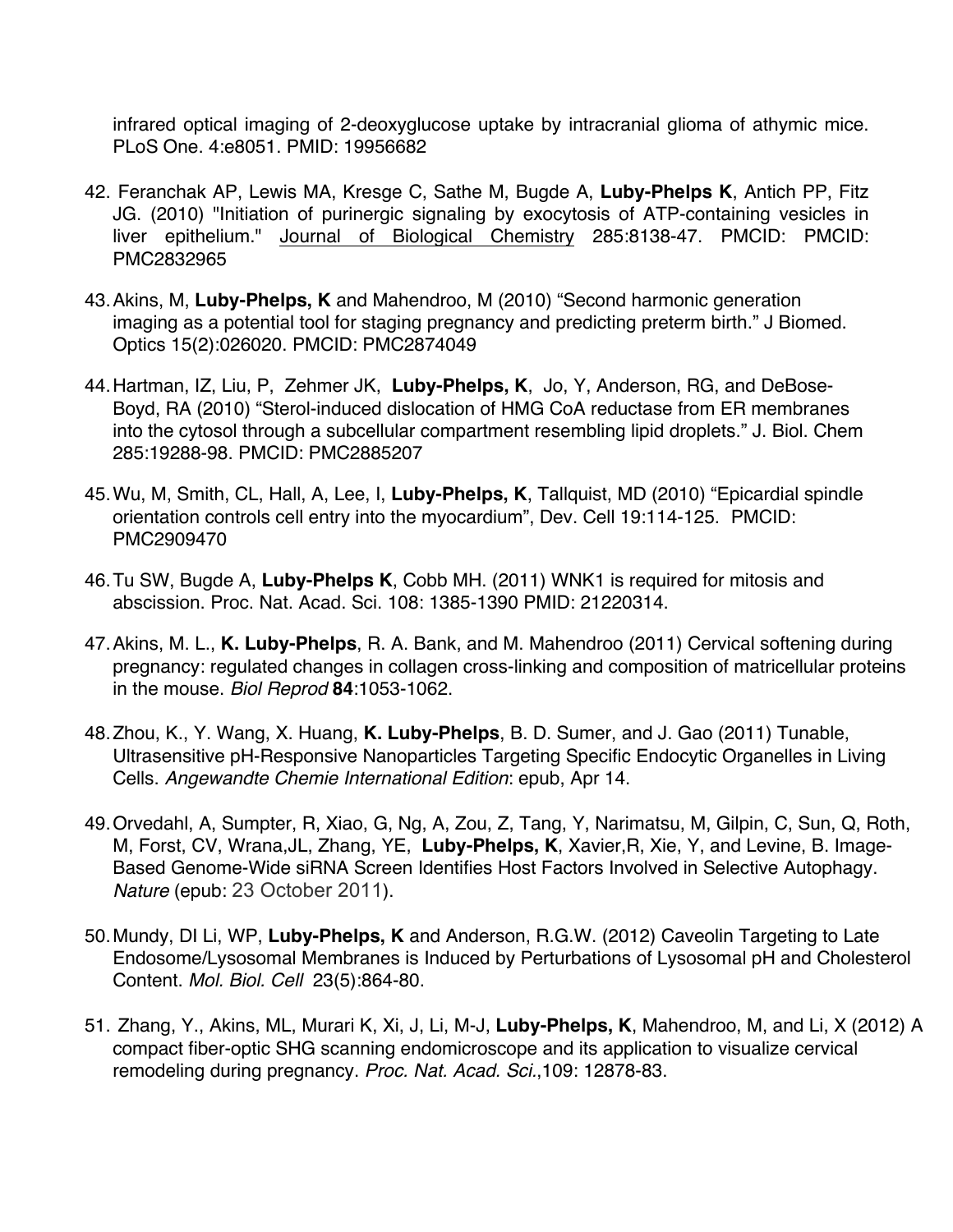- 52.Sengupta S, Tu SW, Wedin K, Earnest S, Stippec S, **Luby-Phelps K**, Cobb MH. (2012) Interactions with WNK (with no lysine) family members regulate oxidative stress response 1 and ion co-transporter activity. *J Biol Chem*. 287:37868-79.
- 53. Pompey S, Zhao Z, **Luby-Phelps K**, Michaely P. (2013) Quantitative Fluorescence Imaging Reveals Point of Release for Lipoproteins during LDLR-dependent Uptake. J *Lipid Res.*, 54(3):744-53.
- 54. Sun, K., C.M. Kusminski, **K. Luby-Phelps**, S.B. Spurgin, Y.A. An, Q.A. Wang, W.L. Holland, and P.E. Scherer. (2014) Brown adipose tissue derived VEGF-A modulates cold tolerance and energy expenditure. *Molecular metabolism*. 3:474-483.
- 55. Lee, E., Y. Koo, A. Ng, Y. Wei, **K. Luby-Phelps**, A. Juraszek, R.J. Xavier, O. Cleaver, B. Levine, and J.F. Amatruda. (2014) Autophagy is essential for cardiac morphogenesis during vertebrate development. *Autophagy*. 10:572-587.
- 56. Acar, M., Kocherlakota, K., Murphy, M., Peyer, J., Oguro, H., Jaiyeola, C., **Luby-Phelps, K.**, Zhao, Z., Inra, C., Morrison, S. (2015) Deep imaging of bone marrow shows non-dividing stem cells are mainly perisinusoidal. *Nature* 526:126-130.

## **OTHER PUBLICATIONS (Including review articles and book chapters)**

- 1. **Luby-Phelps, K.** and M. Schliwa. (1982). Pigment Migration in Chromatophores: A Model System for Intracellular Transport. In *Axoplasmic Transport*, D.G. Weiss, ed., Berlin: Springer Verlag, pp. 15-26.
- 2. **Luby-Phelps, K.** (1982). Cell Biology. In *McGraw Hill Encyclopedia of Science and Technology*, Fifth Edition.
- 3. **Luby-Phelps, K.J.** and K.R. Porter. (1983). Cell. In *Funk and Wagnall's New Encyclopedia, Revised*, pp. 397-403.
- 4. Taylor, D.L., P.A. Amato, **K. Luby-Phelps,** and P. McNeil. (1984). Fluorescent Analog Cytochemistry. *Trends Biochem Sci* 9:88-91.
- 5. Taylor, D.L., P.A. Amato, P.L. McNeil, **K. Luby-Phelps,** and L. Tanasugarn. (1986). Spatial and Temporal Dynamics of Specific Molecules and Ions in Living Cells. In *Applications of Fluorescence in the Biomedical Sciences*, D. L. Taylor, A. Waggoner, R. Murphy, F. Lanni and R. Birge, eds., New York: Alan R. Liss, pp. 347-376.